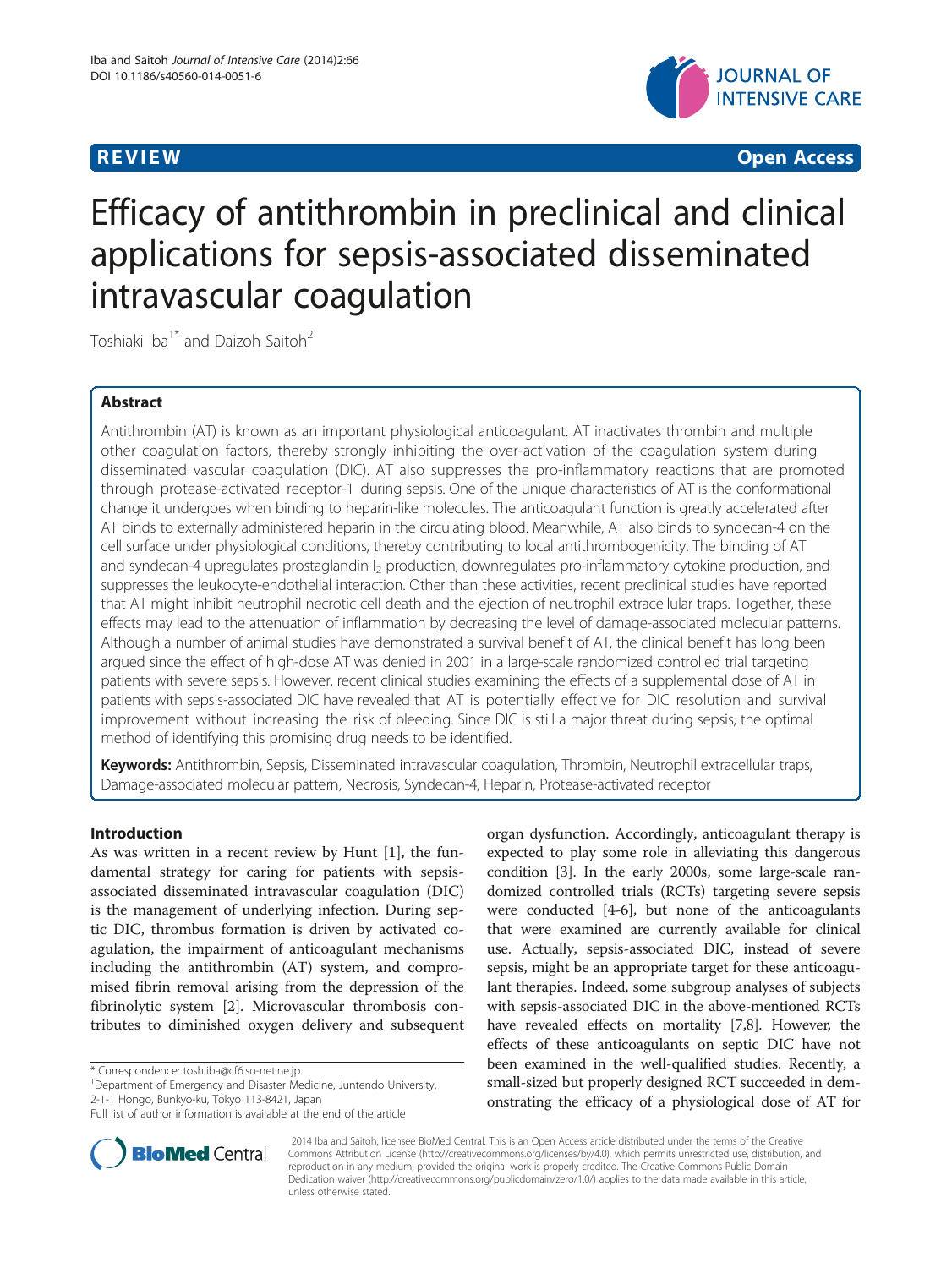DIC resolution [\[9](#page-5-0)]. Following this report, an analysis using a nationwide administrative database in Japan revealed a positive effect of physiological AT use on mortality. Under these circumstances, the Harmonized guidance for DIC has been released by the International Society on Thrombosis and Haemostasis (ISTH) [\[10\]](#page-5-0). In this guidance, AT is graded as potentially recommended . Therefore, our present and future tasks will be to search for appropriate measures for AT use and to accumulate sufficient evidence.

# Review

# Preclinical evaluation

AT is a vitamin K-independent glycoprotein with a molecular weight of approximately 59 kDa and is one of the major natural anticoagulants that have been aggressively studied [[8,11,12](#page-5-0)]. AT inhibits thrombin in a 1:1 fashion and leads to the formation of a thrombin-antithrombin complex (TAT), thereby inactivating the enzymatic activity of thrombin and leading to its elimination from the circulation. Therefore, the inactivation of thrombin is considered to be a rational therapeutic strategy for DIC. Apart from anticoagulation, the antiinflammatory function of AT can also be explained by the neutralization of thrombin. Thrombin has been implicated in the inflammatory cascade [\[13\]](#page-5-0); specifically, it increases leukocyte rolling and adhesion [\[14\]](#page-5-0) by increasing the expression of endothelial P- and E-selectin [[15,16](#page-5-0)] and intercellular adhesion molecule-1 (ICAM-1) [\[16\]](#page-5-0), thereby promoting leukocyte recruitment. Thrombin also elicits an inflammatory reaction through its receptor, protease activated receptor (PAR)-1, on the cell surface [[17\]](#page-5-0). PAR-1 is known to play pivotal roles in the activation of inflammation [\[18\]](#page-5-0) by inducing the production of pro-inflammatory cytokines and chemokines by the endothelium [\[16,19\]](#page-5-0). Thus, the antiinflammatory function of AT is thought to depend, at least in part, on the blockage of the effects of PAR-1.

Another cell-modulating activity of AT is induced after binding with its specific receptor syndecan-4, a type of heparin-like glycosaminoglycan (GAG), on various types of cell surfaces [\[20\]](#page-5-0). One major property of AT is thought to be its ability to stimulate prostacyclin production by endothelial cells through the binding of AT and syndecan-4 [\[21](#page-5-0)]. Prostacyclin exerts an anti-inflammatory function by blocking neutrophil tethering on the vascular endothelium [\[22\]](#page-5-0) and by downregulating the production of proinflammatory cytokines [\[23](#page-5-0)]. When AT and syndecan-4 bind together on neutrophils, monocytes, and lymphocytes, their interactions with the endothelium are suppressed. The downregulation of P-selectin may also be involved in the vessel wall integrity-preserving properties of AT [[24](#page-5-0)].

The balance between the anticoagulation effect and the anti-inflammatory cellular function is dominantly regulated by heparins. AT contains a heparin-binding domain, and its anticoagulation activity is maximized by several orders

of magnitude after binding with heparin in the bloodstream (Figure [1\)](#page-2-0). This binding of heparin to the lysyl side chains of AT induces a nonreversible conformational change leading to a high affinity towards thrombin. Since the latter effect is more desired in sepsis, the coadministration of AT and heparin might not be a good choice for the treatment of patients with sepsis and not associated with DIC [\[7](#page-5-0)].

Recently, the mechanisms involved in the pathological derangement of coagulation in patients with sepsis have become increasingly clear. Tissue factor (TF) is a key factor in thrombin generation during sepsis [[25](#page-5-0)]. However, recent studies have elucidated that damage-associated molecular patterns (DAMPs) from necrotic cells and neutrophil extracellular traps (NETs) and their components also play major roles in the activation of the coagulation system [\[26,27](#page-5-0)]. NETs activate coagulation by expressing tissue factor [\[28\]](#page-5-0) and stimulate platelets via histones [[29](#page-5-0)], which are also strong promoters of the extrinsic pathway [[30](#page-5-0)]. Interestingly, recent studies have reported that antithrombin suppresses necrotic cell death and NET formation in the animal and *in vitro* studies [[31,32](#page-5-0)].

In animal models, the effect of AT substitution on survival was first reported by Triantaphyllopoulos [[33\]](#page-5-0) in a lipopolysaccharide (LPS)-induced rabbit model of sepsis. Similar effects were reported in an Escherichia coli-induced primate model of sepsis by Taylor et al. [\[34](#page-5-0)]. Other than these reports, the protective effect of AT on mortality has been reported in various models of sepsis [[35,36\]](#page-5-0). In our rat model, all the rats died when treated with a continuous infusion of 10.0 mg/kg of LPS over 24 h, but 50% of the rats survived when treated with low-dose AT and all the rats survived when treated with high-dose AT [[37](#page-5-0)]. These results were adopted as the fundamental basis of the clinical studies.

## Clinical evaluation

A pharmacological dose of recombinant activated protein C [[4\]](#page-4-0), high-dose AT [[5](#page-4-0)], and tissue factor pathway inhibitor [[6\]](#page-4-0) are widely known to have failed to demonstrate a survival benefit among patients with severe sepsis in large-scale RCTs. Some reasons have been suggested to explain the failures of these trials. First, even if the anti-inflammatory effects of anticoagulants have been advocated in animal and ex vivo studies, anticoagulant therapies seem to be effective only in the septic patients with DIC, but not in those without DIC, in a clinical setting. Subgroup analyses performed in subjects with DIC in the KyberSept trial [[5\]](#page-4-0) and PROW-ESS trial [[38](#page-5-0)] revealed improvements in survival [[7,8](#page-5-0)]. The second reason is that pharmacological or highdose anticoagulants may cause bleeding. For example, treatment with high-dose AT was correlated with a significant hemorrhagic tendency. The incidence of total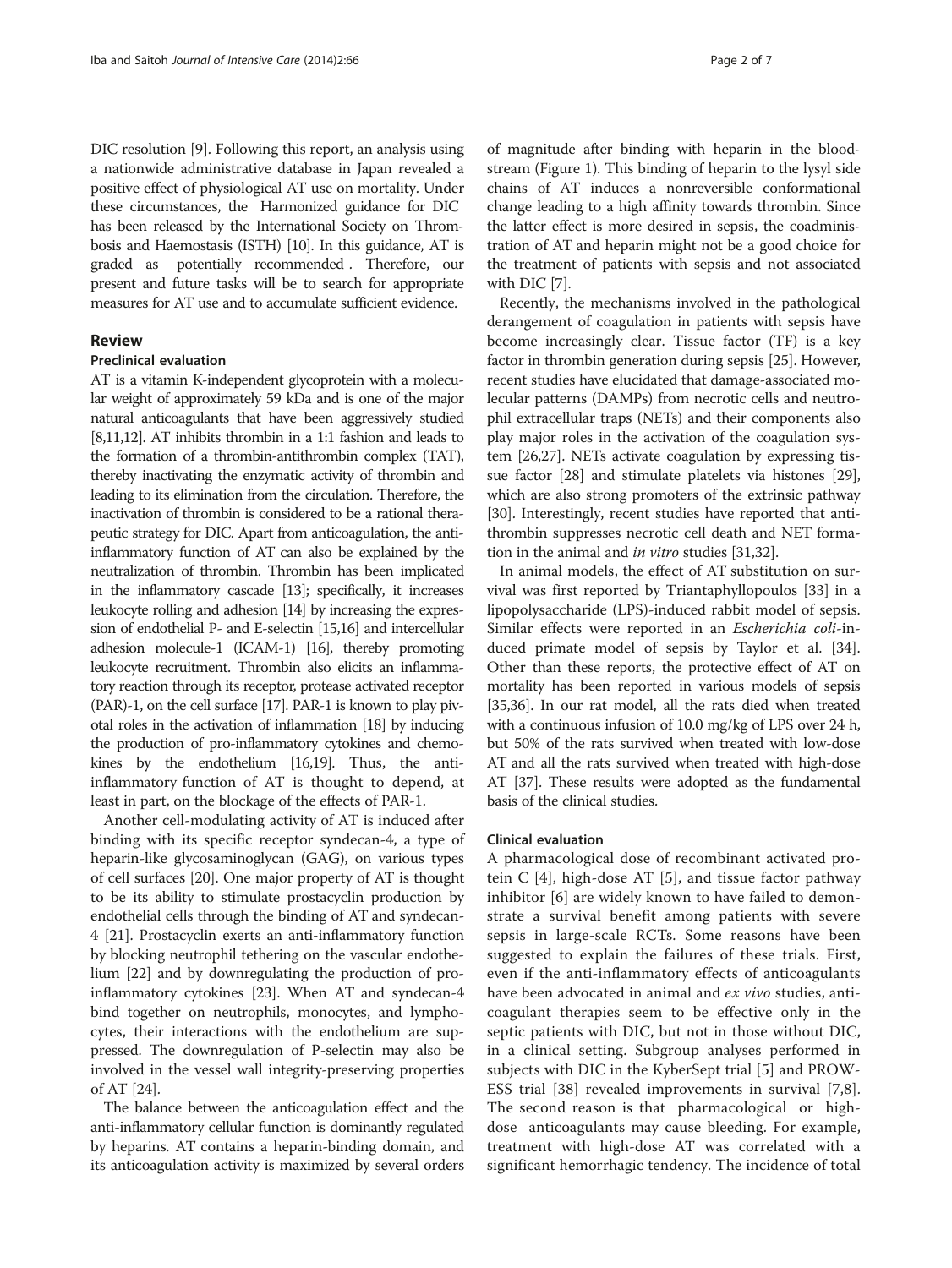<span id="page-2-0"></span>

bleeding events was reported to be 12.8% in the control group and 22.0% in the AT-treated group (relative risk [RR], 1.71 [95% confidence interval [CI], 1.42 2.06]). Thus, increased bleeding events might diminish the beneficial effects of AT. Third, the concomitant use of heparin might interfere with the effect of AT. As a matter of fact, nearly 70% of high-dose antithrombintreated patients received heparin. Hoffmann et al. [[39,40](#page-5-0)] analyzed the data from KyberSept and reported increased bleeding risks associated with antithrombin plus concomitant heparin, compared with antithrombin alone. Regarding this issue, we will introduce the latest studies examining the above problems in the following section.

While a high dose can be harmful, an insufficient dose will be ineffective. So far, we have conducted two nonrandomized multi-institutional post-marketing surveys to determine the optimal AT dose. In the first survey, a total of 729 sepsis-associated DIC patients with an AT activity of 70% or lower were analyzed. Among these patients, AT was substituted at a dose of either 1,500 IU/ day ( $n = 650$ ) or 3,000 IU/day ( $n = 79$ ) for three consecutive days. The dose selection was made by the attending

physicians based primarily on each patient's condition, and the baseline AT activity level was lower among the patients who received 3,000 IU/day. As a result, the survival of the patients who had received 1,500 IU/day was 65.2%, while that of the patients who received 3,000 IU/ day was 74.7%, and a logistic regression analysis showed that the supplemented AT dose of 3,000 IU/day contributed to a better survival outcome (odds ratio [OR], 1.912;  $P = 0.026$ ) [\[41](#page-5-0)]. Whether this supplemental dose of AT increased the bleeding risk remained unclear because a placebo control was not included in this post-marketing survey. Nevertheless, since the incidence was 6.52% (major bleeding, 1.71%), which was even lower than that of the control group (major bleeding, 5.7%) in the KyberSept trial [[5\]](#page-4-0), we believe that AT supplementation for septic DIC patients is an acceptable treatment.

Since the survival difference did not reach statistical significance and the effect of AT was more prominent in severer cases (lower baseline AT activity) in the first survey, we conducted a second survey in septic DIC patients with baseline AT activities of less than 40%. A total of 307 patients (259 patients received 1,500 IU/day and 48 patients received 3,000 IU/day) were investigated in this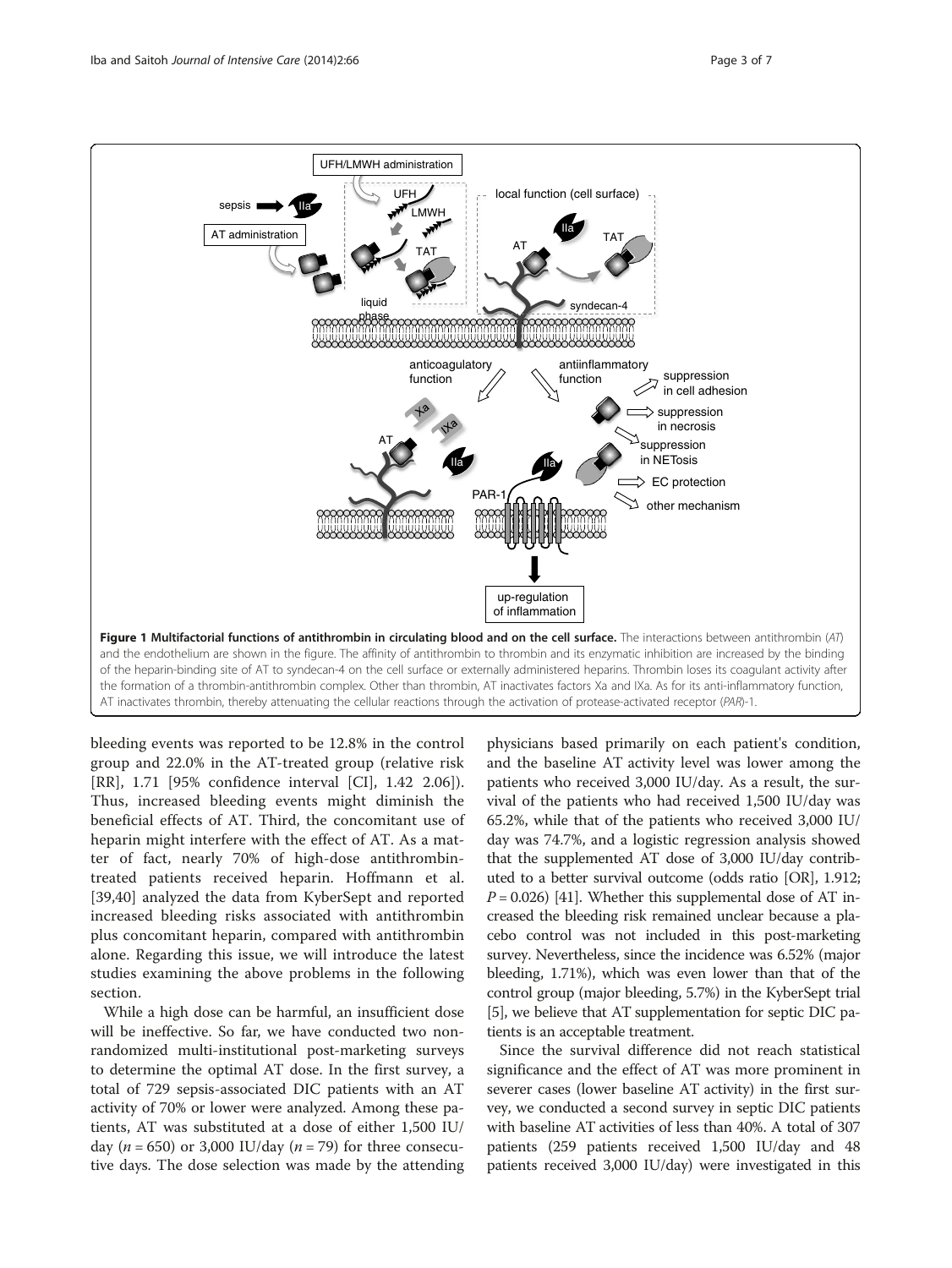second survey. The results demonstrated a significantly higher rate of DIC resolution (66.7% vs. 45.2%,  $P = 0.007$ ) and a better survival outcome  $(77.1\% \text{ vs. } 56.4\%, P = 0.010)$ among the patients supplemented with 3,000 IU/day of AT. Bleeding events were observed in 6.96% (major bleeding, 3.04%) of the patients supplemented with 1,500 IU/ day and 6.52% (major bleeding, 4.35%) of the patients supplemented with 3,000 IU/day; this difference was not significant [\[42](#page-5-0)].

From these results, we assumed that AT supplementation at a sufficient dose could be expected to demonstrate a favorable effect. If so, which dose is most likely to be sufficient? The recovered AT activity level may provide a clue as to the most appropriate dose. The mean AT activity level in the patients supplemented with 3,000 IU/day recovered to within the normal range (>80%), while that of patients supplemented with 1,500 IU/day never reached the normal range in either survey in the second survey. In the first survey, the baseline AT activity was approximately 50%, and it rose up to above 80% in the patients supplemented with 1,500 IU/day. So, roughly 1,500 IU/day may be adequate if the initial AT activity level is above 50%; however, if the initial AT activity level is less than 50%, 3,000 IU/day will likely be needed. However, the Japanese health-care system allows the use of 3,000 IU/day of AT only in limited, severe cases. Thus, combination therapy with AT and recombinant thrombomodulin is now attracting attention [[43\]](#page-5-0).

Almost simultaneously with the above-mentioned surveys, the Japanese Association for Acute Medicine (JAAM) performed a multicenter placebo-controlled RCT in 60 septic DIC patients with baseline antithrombin levels of 50% 80%. The treatment group (30 cases) received a supplemental dose of AT (30 IU/kg/day ? 3 days), and the mean AT activity recovered to 107.6% ? 24.5% in the treatment group, while it remained around 60% in the placebo group. The DIC resolution rate was 53.3% (16/30) in the treatment group, which was more than double that in the control group (20.0%, 6/30), and a significant improvement in DIC resolution was observed [\[9\]](#page-5-0).

Following these reports, Tagami et al. [[44\]](#page-5-0) performed an analysis using a nationwide administrative database in Japan. A total of 9,075 patients with severe pneumonia and DIC were categorized into an antithrombin group (2,663 cases) and a control group (6,412 cases). Propensity score matching created a matched cohort of 2,194 pairs of patients with and without antithrombin treatment. The results demonstrated that standard AT supplementation (1,500 3,000 IU/day ? 3 days) was associated with a 9.9% (95% CI, 3.5% 16.3%) reduction in 28-day mortality. Multiple logistic regression analyses showed an association between AT use and the 28-day mortality (adjusted odds ratio, 0.85 [95% CI, 0.75 0.97]). Based on the abovementioned evidence, a supplemental dose of AT is assumed

to be effective in patients with sepsis-associated DIC. However, to confirm this hypothesis, an adequately powered RCT will be required.

One topic in anticoagulant therapy is the development of recombinant AT. Only plasma-derived AT is presently available in Japan, but the development of recombinant AT is currently underway. A phase 3 trial has just been completed, and the results will be published in the near future.

# Usefulness as a biomarker

We have introduced the therapeutic characteristics of AT. However, AT can also be used as a biomarker for DIC. A reduced plasma level of AT in patients with DIC is a well-known fact [\[45\]](#page-6-0). Furthermore, decreased AT activity is reportedly correlated with the severity and outcome of patients [\[46](#page-6-0)]. Therefore, AT activity has become a popular test in patients with coagulopathy in Japan. The mechanisms responsible for the decrease in AT during sepsis are considered to be as follows: the consumption of AT during activated coagulation [[47](#page-6-0)], the decreased synthesis of AT in the liver [\[47](#page-6-0),[48](#page-6-0)], the degradation of AT by neutrophil elastase [\[49](#page-6-0),[50\]](#page-6-0), and the leakage of AT to the extravascular space. The reduced AT activity level results in a decreased ability to undergo thrombin inactivation, leading to the further acceleration of the coagulation system.

We previously reported that the AT activity level is approximately 80% of normal in septic patients without organ dysfunction, decreasing to approximately 60% in patients with severe sepsis, and 40% in patients with fullblown DIC [[51](#page-6-0)]. Others have reported that the diagnostic value of an area under the receiver operating characteristic curve (AUC) of the AT activity exceeded 0.8 for the prediction of patient outcome [[52](#page-6-0),[53](#page-6-0)]. Thus, we think that AT is an excellent discriminator of the severity of sepsis. Recently, Choi et al. [\[54\]](#page-6-0) reported a significant correlation between AT and the DIC score in patients with sepsis, suggesting that AT is a good indicator of DIC severity. Indeed, AT had a significant prognostic power in a Kaplan-Meier analysis, showing a higher hazard ratio than conventional coagulation markers, such as D-dimer. Similar observations were reported in patients with conditions other than sepsis, such as multiple trauma or major surgery [\[45,55\]](#page-6-0).

We conducted a multi-institutional observational study and analyzed samples from 78 sepsis patients with coagulopathy. Data collection was begun within 48 h after the platelet count first decreased to less than 150,000/mm<sup>3</sup>, and sequential changes in the coagulation markers, including AT activity, protein C activity, fibrin and fibrinogen degradation products (FDP), D-dimer, thrombin-antithrombin complex, plasmin α2-antiplasmin complex, soluble fibrin, and total plasminogen activator inhibitor-1, were evaluated.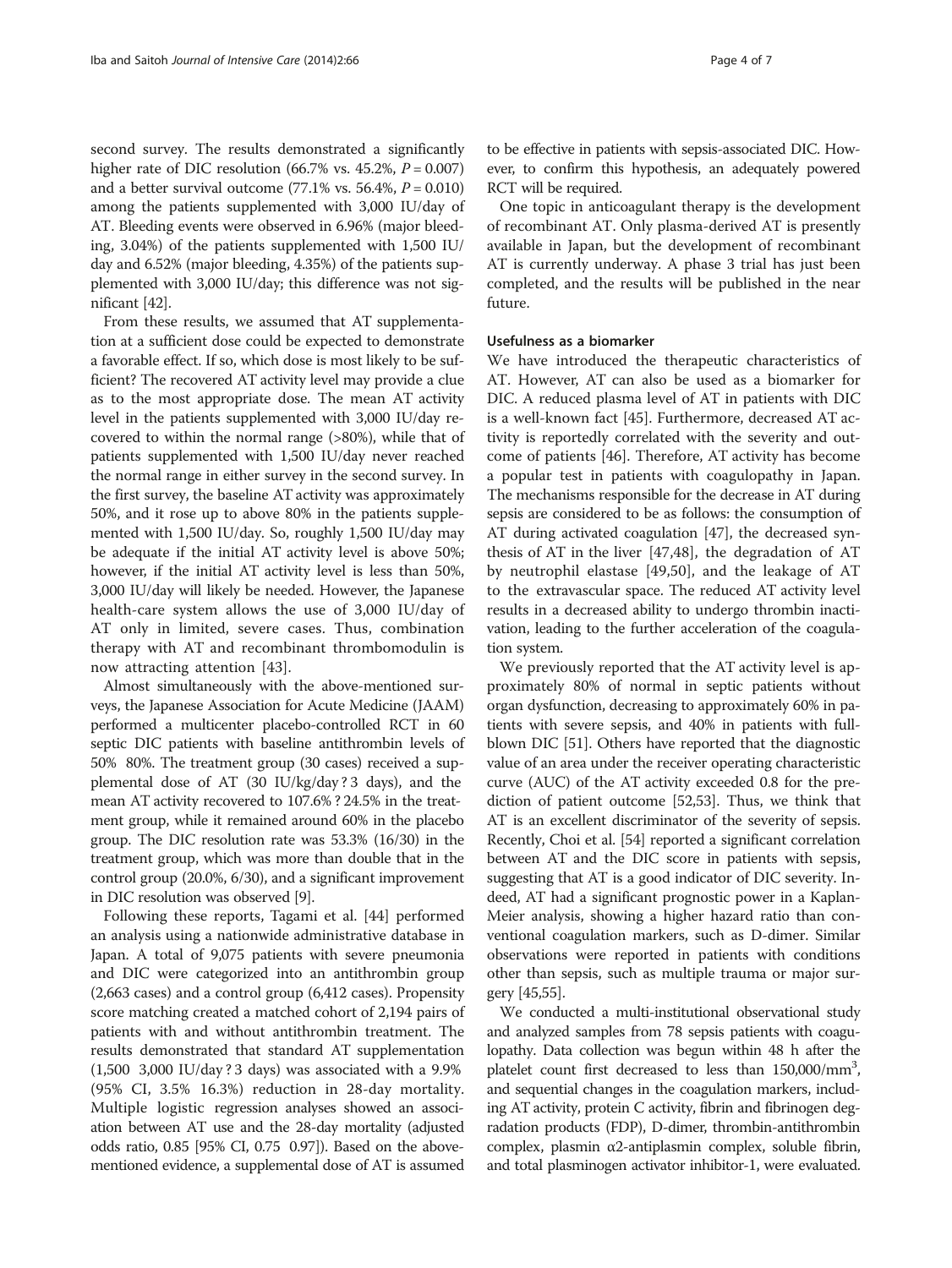<span id="page-4-0"></span>The results showed that the changes in hemostatic molecular markers were associated with the onset of organ dysfunction beginning at an early stage of sepsis and that AT activity and protein C activity exhibited the highest predictive values among these parameters [[56\]](#page-6-0). Yanagida et al. [\[57\]](#page-6-0) and Oshiro et al. [\[58\]](#page-6-0) reported similar results for trauma patients.

Although the measurement of AT activity is valuable for estimating the severity and outcome of patients, it has not been included in major diagnostic criteria since the measurement of AT activity cannot be performed all day in many local laboratories [\[59](#page-6-0)]. In fact, all the major scoring systems consist of some of four routine laboratory tests: platelet count, prothrombin time (PT), fibrinrelated marker level, and fibrinogen [[60,61\]](#page-6-0). Although still controversial [[62\]](#page-6-0), Egi et al. [[63\]](#page-6-0) suggested that the inclusion of AT activity in the diagnostic criteria may provide a better diagnostic performance.

The other unique feature of antithrombin activity is its usefulness as a prognostic indicator after antithrombin supplementation. We evaluated the efficacy of measuring AT activity in 192 septic DIC patients supplemented with AT. A logistic regression analysis indicated that not only the baseline AT activity level but also the  $\Delta AT$  activity level (the AT value on day 3 - the AT value on day 0) was related to patient outcome. Furthermore, the results revealed that an increase in AT activity had the largest contribution to patient survival (Table 1).

In summary, the sensitivity and/or specificity of AT activity for predicting the morbidity and mortality of septic DIC is superior to that of global coagulation tests, and we recommend that AT activity be included in future diagnostic criteria for septic DIC. We also recommend examining sequential changes in this marker when supplementation therapy is performed. The baseline AT value may also help to determine appropriate candidates for anticoagulant therapy [[41](#page-5-0)].

# Table 1 Relationship between outcome (28-day survival) and various factors using the stepwise method of logistic regression analysis

|                       |       |       | Odds ratio P value 95% confidence interval |
|-----------------------|-------|-------|--------------------------------------------|
| Age                   | 0.973 | 0.060 | 0.945 1.001                                |
| Body weight           | 1.032 | 0.071 | 0.997 1.068                                |
| Basement AT activity  | 1.042 | 0.006 | 1.012 1.073                                |
| $\Delta$ AT activity  | 1.031 | 0.001 | 1.012 1.050                                |
| Baseline fibrinogen   | 1.002 | 0.056 | 1.000 1.005                                |
| $\Delta$ SIRS score   | 0.681 | 0.008 | 0.512 0.906                                |
| Respiratory infection | 0.490 | 0.061 | 0.232 1.035                                |

Δ value on day 3 − value on day 0, AT antithrombin, SIRS systemic inflammatory response syndrome (original data).

# Conclusions

AT, an important natural anticoagulant, inhibits overactivated coagulation and inflammation during sepsis through multifactorial pathways. However, its activity decreases significantly in sepsis-associated DIC. Although high-dose antithrombin administration has failed to provide a survival benefit, a supplementation dose that restores AT activity to within a normal range is expected to be useful. Currently, the global guidance for the diagnosis and treatment of DIC rates AT substitution as potentially recommended, meaning that AT can be used but that further clinical study is required to prove its efficacy .

#### Abbreviations

APC: activated protein C; AT: antithrombin; AUC: area under the receiver operating characteristic curve; DAMPs: damage-associated molecular patterns; DIC: disseminated vascular coagulation; FDP: fibrin/fibrinogen degradation products; GAGs: glycosaminoglycans; ICAM-1: intercellular adhesion molecule-1; ISTH: International Society on Thrombosis and Haemostasis; JAAM: Japanese Association for Acute Medicine; LPS: lipopolysaccharide; NETs: neutrophil extracellular traps; PAR: protease-activated receptor; PT: prothrombin time; RCTs: randomized controlled trials; RR: relative risk; TAT: thrombin-antithrombin complex; TF: tissue factor.

### Competing interests

The authors declare that they have no competing interests.

#### Authors' contributions

IT and SD wrote the manuscript. Both authors read and approved the final manuscript.

#### Acknowledgements

A portion of this review was presented in the 40th Annual Meeting of the Japanese Society of Intensive Care Medicine.

#### Author details

<sup>1</sup>Department of Emergency and Disaster Medicine, Juntendo University, 2-1-1 Hongo, Bunkyo-ku, Tokyo 113-8421, Japan. <sup>2</sup>Division of Traumatology, Research Institute, National Defense Medical College, Tokorozawa, Japan.

### Received: 25 July 2014 Accepted: 18 August 2014 Published online: 31 December 2014

### References

- 1. Hunt BJ: Bleeding and coagulopathies in critical care. N Engl J Med 2014, 370:847 859.
- 2. Levi M, van der Poll T: Inflammation and coagulation. Crit Care Med 2010, 38(Suppl):S26 S34.
- 3. Iba T, Gando S, Thachil J: Anticoagulant therapy for sepsis-associated disseminated intravascular coagulation: the view from Japan. J Thromb Haemost 2014, 12:1010 1019.
- 4. Ranieri VM, Thompson BT, Barie PS, Dhainaut JF, Douglas IS, Finfer S, Grdlund B, Marshall JC, Rhodes A, Artigas A, Payen D, Tenhunen J, Al-Khalidi HR, Thompson V, Janes J, Macias WL, Vangerow B, Williams MD: Drotrecogin alfa (activated) in adults with septic shock. N Engl J Med 2012, 366:2055 2064.
- 5. Warren BL, Eid A, Singer P, Pillay SS, Carl P, Novak I, Chalupa P, Atherstone A, Pnzes I, Kbler A, Knaub S, Keinecke HO, Heinrichs H, Schindel F, Juers M, Bone RC, Opal SM: Caring for the critically ill patient. High-dose antithrombin III in severe sepsis: a randomized controlled trial. JAMA 2001, 286:1869 1878.
- 6. Abraham E, Reinhart K, Opal S, Demeyer I, Doig C, Rodriguez AL, Beale R, Svoboda P, Laterre PF, Simon S, Light B, Spapen H, Stone J, Seibert A, Peckelsen C, De Deyne C, Postier R, Pettil V, Artigas A, Percell SR, Shu V, Zwingelstein C, Tobias J, Poole L, Stolzenbach JC, Creasey AA: Efficacy and safety of tifacogin (recombinant tissue factor pathway inhibitor) in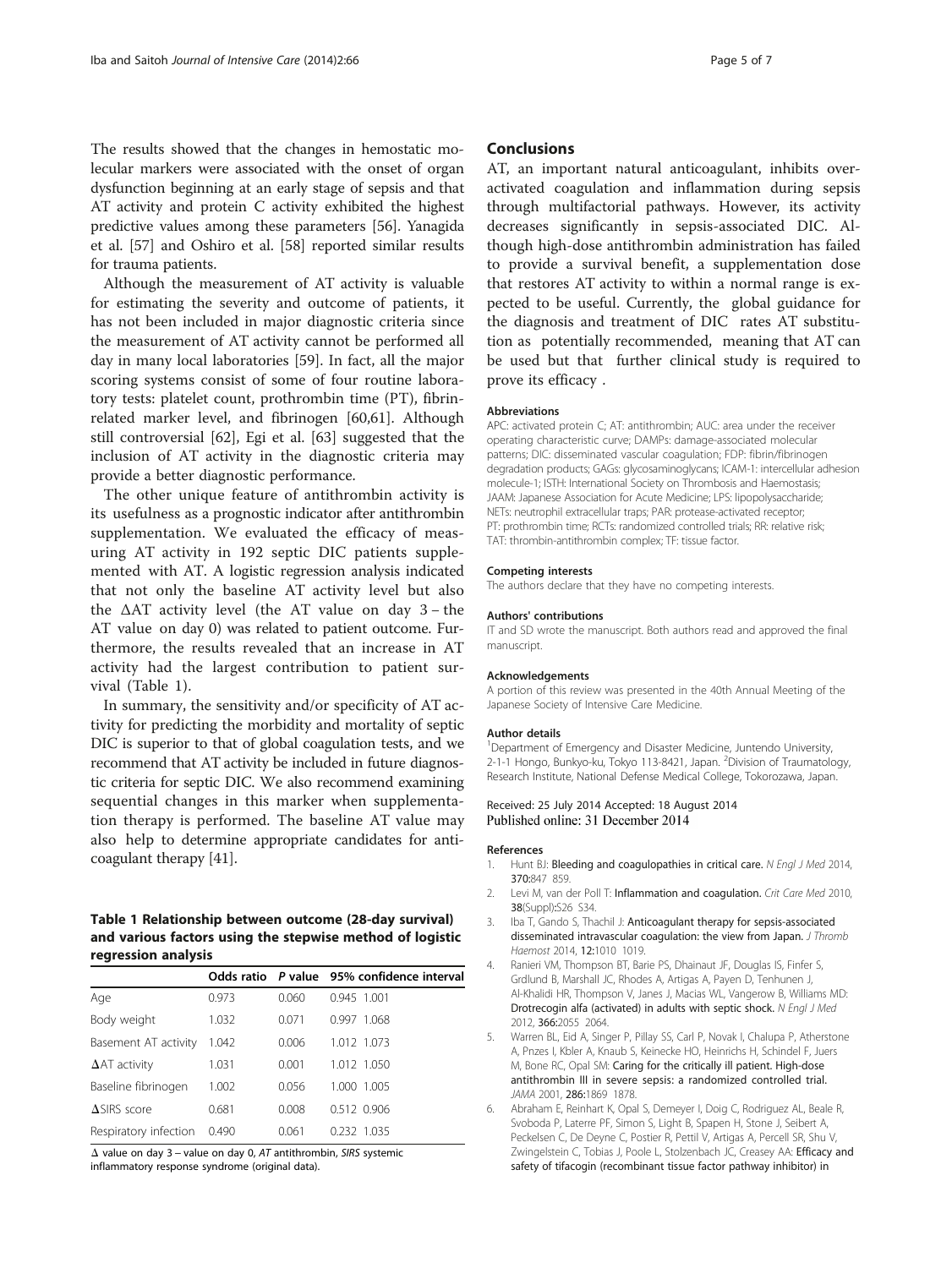<span id="page-5-0"></span>severe sepsis: a randomized controlled trial. J Am Med Assoc 2003, 290:238 247.

- 7. Dhainaut JF, Yan SB, Joyce DE, Pettil V, Basson B, Brandt JT, Sundin DP, Levi M: Treatment effects of drotrecogin alfa (activated) in patients with severe sepsis with or without overt disseminated intravascular coagulation. J Tromb Haemost 2004, 2:1924 1933.
- 8. Kienast J, Juers M, Wiedermann CJ, Hoffmann JN, Ostermann H, Strauss R, Keinecke HO, Warren BL, Opal SM: Treatment effects of high-dose antithrombin without concomitant heparin in patients with severe sepsis with or without disseminated intravascular coagulation. J Tromb Haemost 2006, 4:90 97.
- 9. Gando S, Saitoh D, Ishikura H, Ueyama M, Otomo Y, Oda S, Kushimoto S, Tanjoh K, Mayumi T, Ikeda T, Iba T, Eguchi Y, Okamoto K, Ogura H, Koseki K, Sakamoto Y, Takayama Y, Shirai K, Takasu O, Inoue Y, Mashiko K, Tsubota T, Endo S: A randomized, controlled, multicenter trial of the effects of antithrombin on disseminated intravascular coagulation in patients with sepsis. Crit Care 2013, 17:R297.
- 10. Wada H, Thachil J, Di Nisio M, Mathew P, Kurosawa S, Gando S, Kim HK, Nielsen JD, Dempfle CE, Levi M, Toh CH, The Scientific Standardization Committee on DIC of the International Society on Thrombosis Haemostasis: Guidance for diagnosis and treatment of DIC from harmonization of the recommendations from three guidelines. J Thromb Haemost 2013, 11:761 767.
- 11. Iba T, Kidokoro A: High-dose antithrombin therapy for sepsis: mechanisms of action. Shock 2002, 18:389 394.
- 12. Hoffmann JN, Muhlbayer D, Jochum M, Inthorn D: Effect of long-term and high-dose antithrombin supplementation on coagulation and fibrinolysis in patients with severe sepsis. Crit Care Med 2004, 32:1851 1859.
- 13. Moulin F, Pearson JM, Schultze AE: Thrombin is a distal mediator of lipopolysaccharide-induced liver injury in the rat. J Surg Res 1996, 65:149 158.
- 14. Moser R, Groscurth P, Fehr J: Promotion of transendothelial neutrophil passage by human thrombin. J Cell Sci 1990, 96:737 744.
- 15. Shankar R, de la Motte CA, Poptic EJ, DiCorleto PE: Thrombin receptor activating peptides differentially stimulate platelet derived growth factor production, monocytic cell adhesion, and E-selectin expression in human umbilical vein endothelial cells. J Biol Chem 1994, 269:13936 13941.
- 16. Sugama Y, Tiruppathi C, Offakidevi K, Andersen TT, Fenton JW II, Malik AB: Thrombin-induced expression of endothelial P-selectin and intracellular adhesion molecule-1: a mechanism for stabilizing neutrophil adhesion. J Cell Biol 1992, 119:935 944.
- 17. Coughlin SR: Thrombin signalling and protease-activated receptors. Nature 2000, 407:258 264.
- 18. Ossovskaya VS, Bunnett NW: Protease-activated receptors: contribution to physiology and disease. Physiol Rev 2004, 84:579 621.
- 19. Riewald M, Petrovan RJ, Donner A, Mueller BM, Ruf W: Activation of endothelial cell protease activated receptor 1 by the protein C pathway. Science 2002, 296:1880 1882.
- 20. Roemisch J, Gray E, Hoffmann JN, Wiedermann CJ: Antithrombin: a new look at the actions of a serine protease inhibitor. Blood Coagul Fibrinol 2002, 13:657 670.
- 21. Uchiba M, Okajima K: Antithrombin III (AT III) prevents LPS-induced pulmonary vascular injury: novel biological activity of AT III. Semin Thromb Hemost 1997, 23:583 590.
- 22. Koca U, Olguner C, Ozkardeşler S, Karci A, Coker C, Tuncel P, Taşd ĝen A, Duru S, Ulukuş C, Elar Z: Antithrombin III pretreatment reduces neutrophil recruitment into the lung in a rat model of abdominal sepsis. Acta Anaesthesiol Scand 2005, 49:203 208.
- 23. Zhou W, Hashimoto K, Goleniewska K, O'Neal JF, Ji S, Blackwell TS, Fitzgerald GA, Egan KM, Geraci MW, Peebles RS Jr: Prostaglandin I2 analogs inhibit proinflammatory cytokine production and T cell stimulatory function of dendritic cells. J Immunol 2007, 178:702 710.
- 24. Nishijima K, Kiryu J, Tsujikawa A, Honjo M, Nonaka A, Yamashiro K, Kamizuru H, Ieki Y, Tanihara H, Honda Y, Ogura Y: Inhibitory effects of antithrombin III on interactions between blood cells and endothelial cells during retinal ischemia-reperfusion injury. Invest Ophthalmol Vis Sci 2003, 44:332 341.
- 25. Darbousset R, Thomas GM, Mezouar S, Frre C, Bonier R, Mackman N, Renn T, Dignat-George F, Dubois C, Panicot-Dubois L: Tissue factor-positive neutrophils bind to injured endothelial wall and initiate thrombus formation. Blood 2012, 120:2133 2143.
- 26. Fuchs TA, Abed U, Goosmann C, Hurwitz R, Schulze I, Wahn V, Weinrauch Y, Brinkmann V, Zychlinsky A: Novel cell death program leads to neutrophil extracellular traps. J Cell Biol 2007, 176:231 241.
- 27. Clark SR, Ma AC, Tavener SA, McDonald B, Goodarzi Z, Kelly MM, Patel KD, Chakrabarti S, McAvoy E, Sinclair GD, Keys EM, Allen-Vercoe E, Devinney R, Doig CJ, Green FH, Kubes P: Platelet TLR4 activates neutrophil extracellular traps to ensnare bacteria in septic blood. Nat Med 2007, 13:463 469.
- 28. von Brhl ML, Stark K, Steinhart A, Chandraratne S, Konrad I, Lorenz M, Khandoga A, Tirniceriu A, Coletti R, Kllnberger M, Byrne RA, Laitinen I, Walch A, Brill A, Pfeiler S, Manukyan D, Braun S, Lange P, Riegger J, Ware J, Eckart A, Haidari S, Rudelius M, Schulz C, Echtler K, Brinkmann V, Schwaiger M, Preissner KT, Wagner DD, Mackman N, Engelmann B, Massberg S: Monocytes, neutrophils, and platelets cooperate to initiate and propagate venous thrombosis in mice in vivo. J Exp Med 2012, 209:819 835.
- 29. Fuchs TA, Bhandari AA, Wagner DD: Histones induce rapid and profound thrombocytopenia in mice. Blood 2011, 118:3708 3714.
- 30. Kambas K, Mitroulis I, Apostolidou E, Girod A, Chrysanthopoulou A, Pneumatikos I, Skendros P, Kourtzelis I, Koffa M, Kotsianidis I, Ritis K: Autophagy mediates the delivery of thrombogenic tissue factor to neutrophil extracellular traps in human sepsis. PLoS One 2012, 7:e45427.
- 31. Iba T, Miki T, Hashiguchi N, Tabe Y, Nagaoka I: Combination of antithrombin and recombinant thrombomodulin modulates neutrophil cell-death and decreases circulating DAMPs levels in endotoxemic rats. Thromb Res 2014, 134:169 173.
- Iba T, Miki T, Hashiguchi N, Yamada A, Nagaoka I: Combination of antithrombin and recombinant thrombomodulin attenuates leukocyteendothelial interaction and suppresses the increase of intrinsic damageassociated molecular patterns in endotoxemic rats. J Surg Res 2014, 187:581 586.
- 33. Triantaphyllopoulos DC: Effects of human antithrombin III on mortality and blood coagulation induced in rabbits by endotoxin. Thromb Haemost 1984, 51:232 235.
- 34. Taylor FB Jr, Emerson TE Jr, Jordan R, Chang AK, Blick KE: Antithrombin-III prevents the lethal effects of Escherichia coli infusion in baboons. Circ Shock 1988, 26:227 235.
- 35. Emerson TE Jr, Fournel MA, Leach WJ, Redens TB: Protection against disseminated intravascular coagulation and death by antithrombin-III in the Escherichia coli endotoxemic rat. Circ Shock 1987, 21:1 13.
- Dickneite G, Paques EP: Reduction of mortality with antithrombin III in septicemic rats: a study of Klebsiella pneumoniae-induced sepsis. Thromb Haemost 1993, 69:98 102.
- 37. Iba T, Yagi Y, Kidokoro A, Ohno Y, Tankaka H, Kaneshiro Y, Kaneko K: Protective effects of antithrombin III on organ dysfunction induced by the continuous infusion of endotoxin in rats. Jon Assoc Acute Med 1998. 9:45 52.
- 38. Bernard GR, Vincent JL, Laterre PF, LaRosa SP, Dhainaut JF, Lopez-Rodriguez A, Steingrub JS, Garber GE, Helterbrand JD, Ely EW, Fisher CJ Jr: Efficacy and safety of recombinant human activated protein C for severe sepsis. N Engl J Med 2001, 344:699 709.
- 39. Hoffmann JN, Wiedermann CJ, Juers M, Ostermann H, Kienast J, Briegel J, Strauss R, Warren BL, Opal SM: Benefit/risk profile of high-dose antithrombin in patients with severe sepsis treated with and without concomitant heparin. Thromb Haemost 2006, 95:850 856.
- 40. Wiedermann CJ, Hoffmann JN, Juers M, Ostermann H, Kienast J, Briegel J, Strauss R, Keinecke HO, Warren BL, Opal SM: High-dose antithrombin III in the treatment of severe sepsis in patients with a high risk of death: efficacy and safety. Crit Care Med 2006, 34:285 292.
- 41. Iba T, Saito D, Wada H, Asakura H: Efficacy and bleeding risk of antithrombin supplementation in septic disseminated intravascular coagulation: a prospective multicenter survey. Thromb Res 2012, 130:e129 e133.
- 42. Iba T, Saitoh D, Wada H, Asakura H: Efficacy and bleeding risk of antithrombin supplementation in septic disseminated intravascular coagulation: a secondary survey. Crit Care 2014, 18:497.
- 43. Nakahara K, Okuse C, Adachi S, Suetani K, Kitagawa S, Okano M, Michikawa Y, Takagi R, Shigefuku R, Itoh F: Use of antithrombin and thrombomodulin in the management of disseminated intravascular coagulation in patients with acute cholangitis. Gut Liver 2013, 7:363 370.
- 44. Tagami T, Matsui H, Horiguchi H, Fushimi K, Yasunaga H: Antithrombin and mortality in severe pneumonia patients with sepsis-associated disseminated intravascular coagulation: an observational nationwide study. J Thromb Haemost 2014, 12:1470-1479.